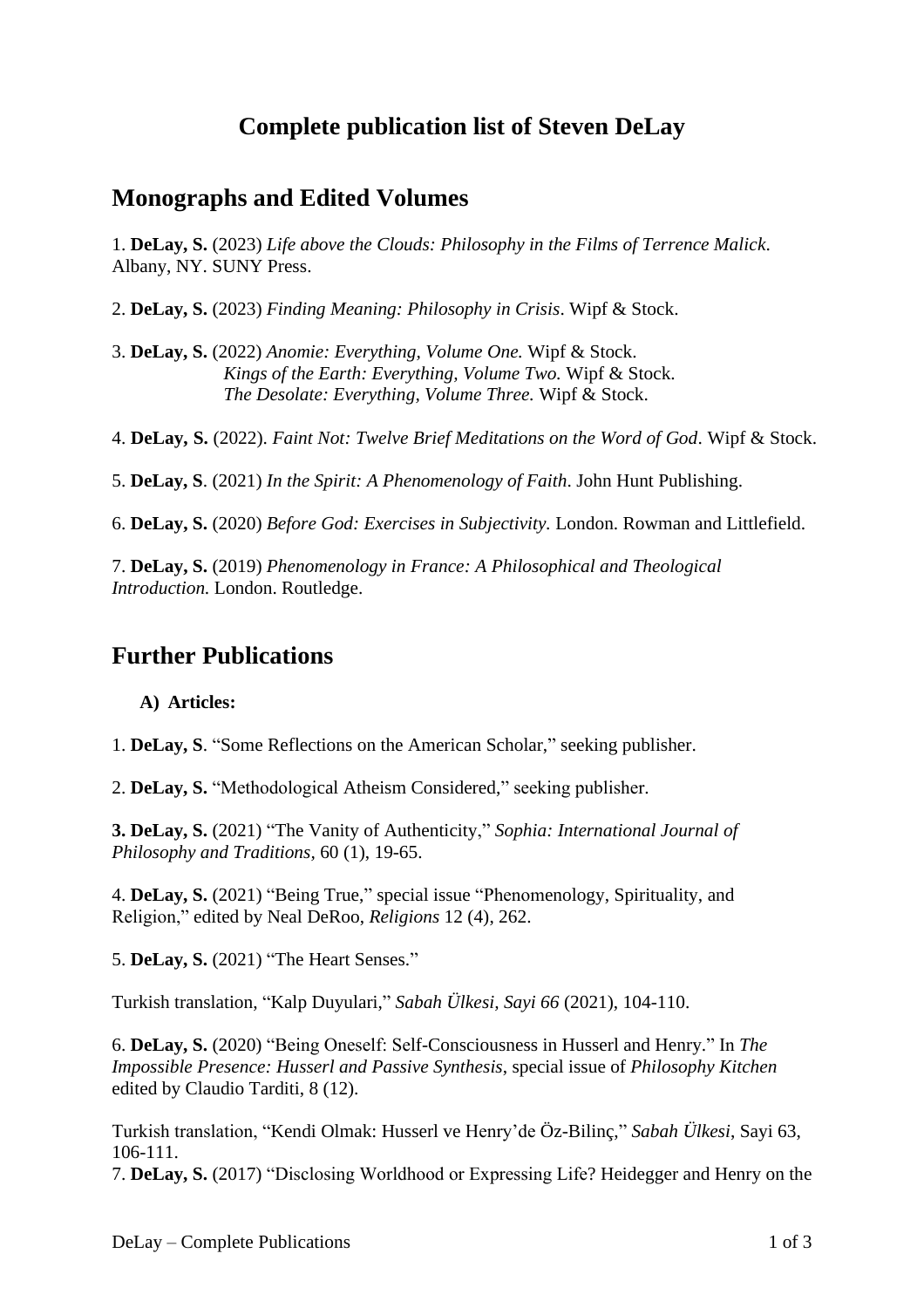Origin of the Work of Art," *Journal of Aesthetics and Phenomenology*, 4 (2), 155-171.

8. **DeLay, S.** (2016) "The Toiling Lily: Narrative Life, Responsibility and the Ontological Ground of Self-Deception," *Phenomenology and the Cognitive Sciences*, 15 (1), 103-116.

9. **DeLay, S.** (2014) "God and Givenness: Toward a Phenomenology of Mysticism," *Continental Philosophy Review*, 47 (1), 87-106.

### **B) Book Chapters:**

1. **DeLay, S.** (2022) "Waiting on Love," In *Phenomenologies of Love,* (eds.) Iulian Apostolescu & Veronica Cibotaru, Brill.

2. **DeLay, S**. (2022) "The Word's Inexhaustibility: Jean-Louis Chrétien's *De La Fatigue*," In *Finitude's Wounded Praise: Responses to Jean-Louis Chrétien, (eds.) Philip Gonzalez and* Joseph McMeans, Wipf & Stock.

3. **DeLay, S**. (2022) "Lacoste on Appearing and Reduction," In *God and Phenomenology: Thinking with Jean-Yves Lacoste* (eds.) [Joeri Schrijvers and Martin Kočí,](https://www.academia.edu/42196328/If_the_World_Hate_You_forthcoming_Quillette_) Wipf & Stock.

4. **DeLay, S.** (2020) "The Power at Work within Us," In *Transforming the Theological Turn: Debates with Emmanuel Falque* (eds.) Martin Kočí and Jason Alvis, New York and London: Rowman and Littlefield, 187-202.

5. **DeLay, S.** (2017) "Against Onto-theology: Will and Love in the Mystical Tradition," In *Commitments to Medieval Mysticism within Contemporary Contexts.* Leuven—Paris— Bristol, CT: Peeters, 95-110.

### **C) Reviews and Replies:**

1. **DeLay, S.** (2022) Adam Graves, "The Phenomenology of Revelation in Heidegger, Marion, and Ricoeur," forthcoming *Phenomenological Reviews.*

2. **DeLay, S.** (2022) Jean-Luc Marion, "A Brief Apology for a Catholic Moment," forthcoming *The Journal of Religion.*

3. **DeLay, S.** (2022). Wojciech Kaftanski, "Kierkegaard, Mimesis, and Modernity: A Study of Imitation, Existence, and Affect," *Phenomenological Reviews.*

4. **DeLay, S.** (2020) K.E. Løgstrup, "Kierkegaard's and Heidegger's Analysis of Existence and its Relation to the Proclamation," *The Review of Metaphysics.*

5. **DeLay, S.** (2020) Paul Downes, "Concentric Space as a Life Principle Beyond Schopenhauer, Nietzsche and Ricoeur,*" Phenomenological Reviews.*

6. **DeLay, S.** (2020) Emmanuel Housset, "Le don des mains: Phénoménologie de l'incorporation,*" Phenomenological Reviews.*

7. **DeLay, S.** (2019) Matthew Burch, Jack Marsh, Irene McMullin (eds.) "Normativity, Meaning, and the Promise of Phenomenology,*" Phenomenological Reviews.*